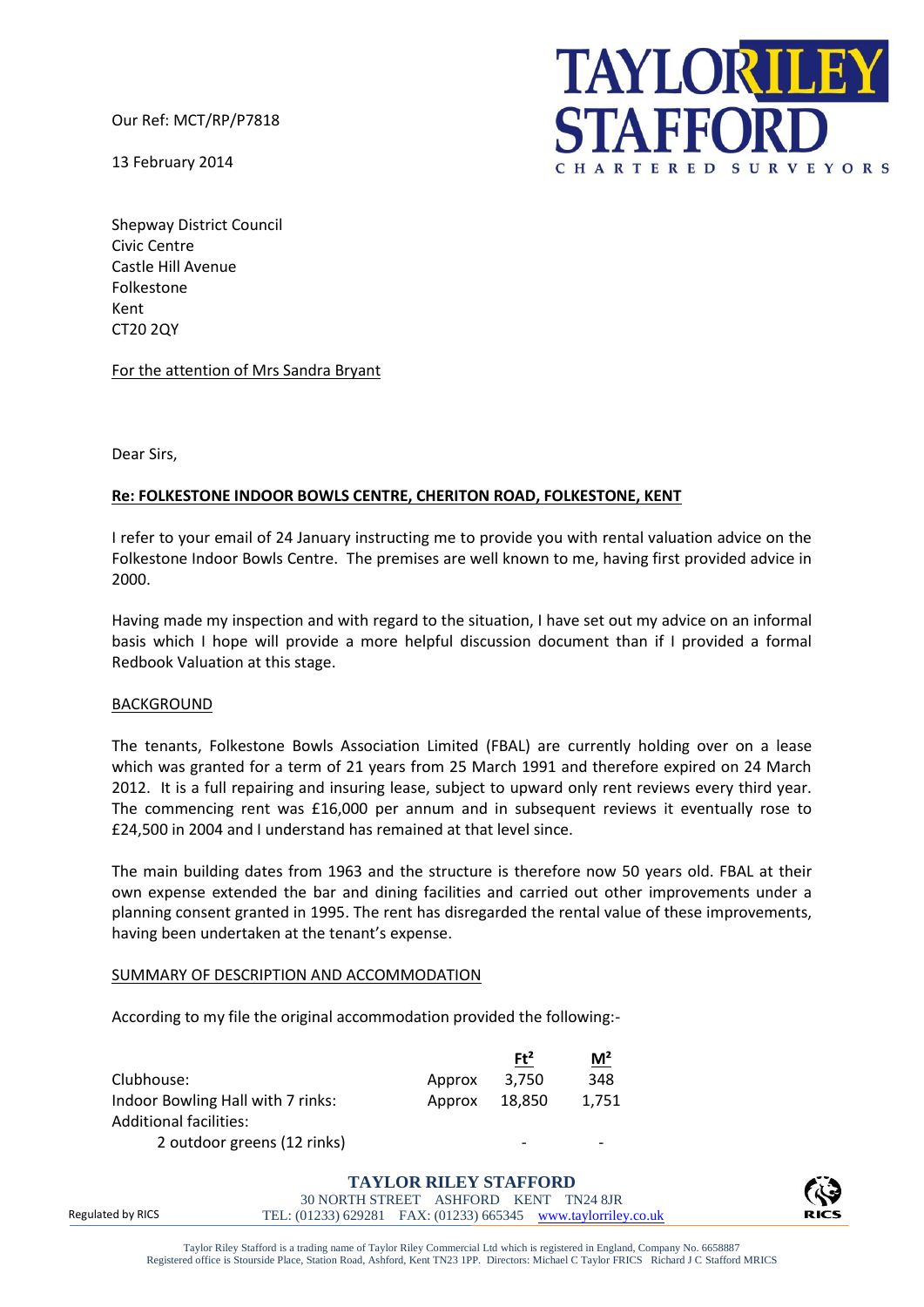## BUSINESS RATES

The premises are currently assessed with a rateable value of £34,000. This however does take into account the extension provided by the tenant and which has been excluded from the rent assessment.

Having made enquiries I note that the tenant does get charitable relief by way of an 80% discount on the normal rates payable.

I also note from my file that in 2004 the rateable value was £47,000. This has since been significantly reduced to £34,000 (a 27.5% reduction) reflecting the acceptance by the Valuation Office of declining membership and financial difficulties experienced by many bowling clubs.

## MARKET COMMENTARY

In 2004 I made enquires with the Valuation Officer regarding the rating assessments of bowling centres. I was advised that the Valuation Office also has difficulties in collating evidence and at that time found a number of cases where membership was falling and bowling centres were having difficulty remaining viable, such that it was found that rent concessions were being granted in some cases. As a result a number of rating assessments were lowered on revaluation as was the case with Folkestone Indoor Bowling Centre as stated above.

The Valuation Office has produced a paper on the prevailing situation with regard to indoor bowling centres and their current approach to their valuations.

Many indoor bowling centres were built or converted in the 1980s and 1990s, although the Folkestone Indoor Bowling Centre is an early example dating from the 1960s.

The proliferation of clubs has had an effect on membership numbers at existing clubs. In particular Folkestone has lost members to the new Ashford facilities. The growth in the popularity of short mat bowls has also affected the membership numbers of indoor bowls clubs. Whilst existing bowlers generally remain loyal to the full length indoor game, many potential new members appear to be content to play the short mat version of the game which is often more conveniently played in local community halls or sports centres.

The English Indoor Bowling Association (EIBA) recommends a benchmark of approximately 100 playing members per rink and therefore Folkestone, being a 7 rink club should have a membership of about 700 playing members. Folkestone however only has 650 members of varying grades of membership.

## VALUATION ADVICE

In assessing a suitable rent for these premises regard must be given to the age of the building and repairing liability, economic conditions and the circumstances particular to the Folkestone club. For example I understand that due to the age of members, membership numbers are falling and they are not being replaced by younger members as there are now so many other competing activities. When I recently inspected the club and met the manager he informed me that the current turnover is about £260,000 to include subscriptions and green fees together with income from the bar/restaurant and gaming machines.